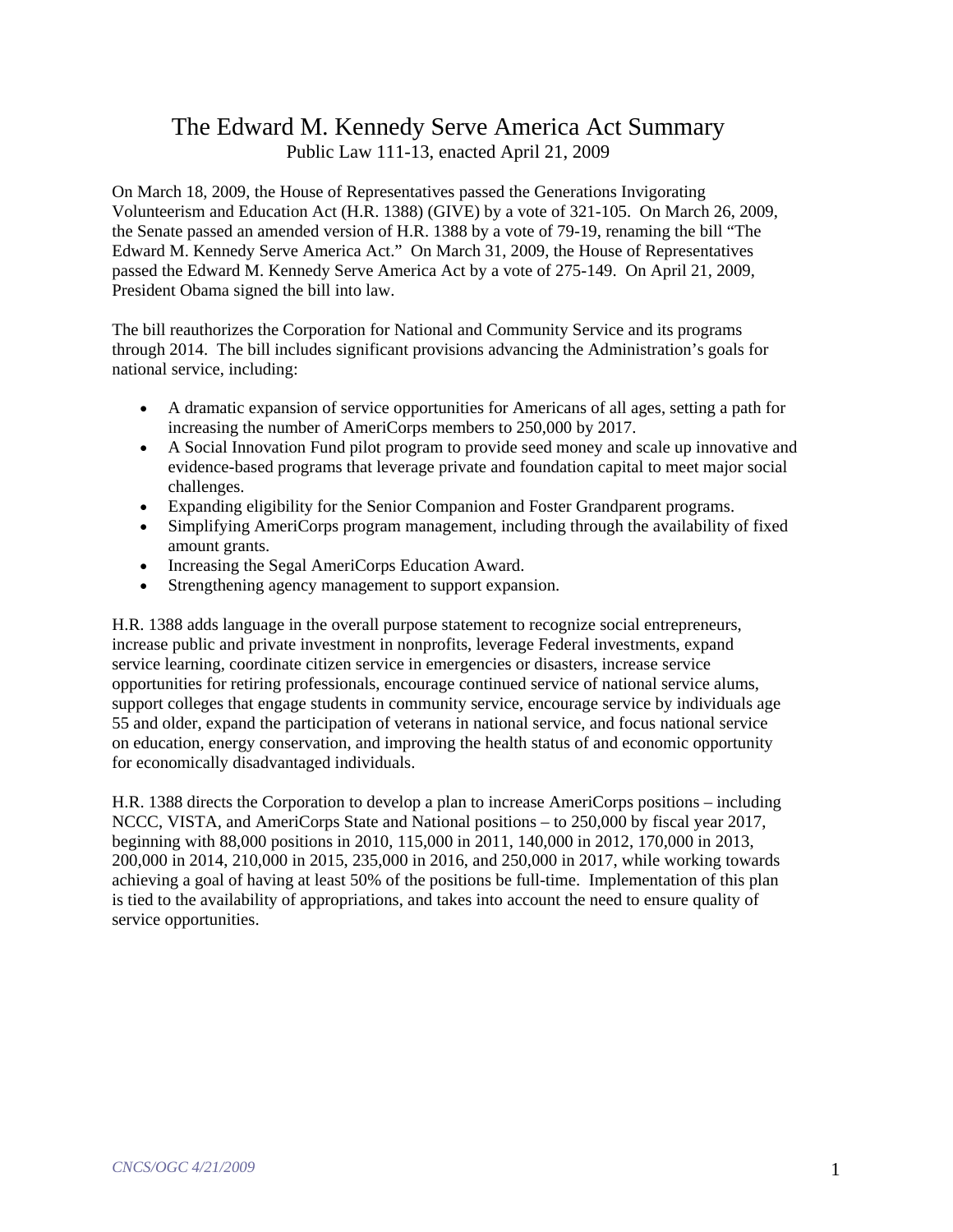## Learn & Serve America (amending Subtitle B)

### **School-based**

- H.R. 1388 adds a Purpose Statement for school-based funding, tying service-learning to demonstrating impact on community needs while enhancing students' academic and civic learning, and building infrastructure including the training and professional development of teachers, to expand service opportunities.
- School-based funding is reduced from 63.75% to 60%, and includes only Formula grants to State Education Agencies or to statewide entities designated by State Education Agencies. If the total Learn & Serve appropriation is at least \$50 million, the minimum allotment to each State is \$75,000. The bill repeals a requirement that school-based funds be distributed only on a competitive basis if the school-based allotment is less than \$20 million.
- Sets minimum funding reserved for Indian Tribes and U.S. Territories at 2%, with maximum at 3%.
- A current law restriction on the percentage of funds that may be used for training, curriculum development, and other capacity-building is removed. The Corporation share of school-based grants may not exceed 80% of the total cost for the first year of a grant, 65% for the second year, and 50% for each remaining year, with continuation grants capped at a 50% Federal share. Grantees may not use Title I of Elementary and Secondary Education Act or Individuals with Disabilities Education Act funds as match.
- The Corporation will give consideration in selecting school-based grantees for innovation, sustainability, capacity building, involvement of disadvantaged youth, and program quality, as well as criteria approved by the Corporation.

## **Higher Education**

- Higher Education remains at 25%, with institutions of higher education (individually or as a consortium or in partnership with public or private nonprofit organizations) eligible for funding. To be eligible for assistance, an institution of higher education must meet minimum Federal Work Study requirements relating to community service.
- H.R. 1388 adds language to promote service-learning in elementary and secondary schools, to extend service to underserved urban and rural communities, to tie service projects to housing, economic development, infrastructure, health care, job training, education, crime prevention, urban planning, transportation technology, and child welfare.
- The Corporation will give special consideration to higher education applications submitted by predominantly Black institutions, HBCUs, institutions serving minority populations (including Hispanic, Native American, Alaskan Native, Asian American, Native Hawaiian, and Native Pacific Islander populations), Tribal colleges, and community colleges serving predominantly minority populations.
- Adds authority to designate up to 25 institutions of higher education with exemplary records of student civic engagement and service-learning as "Campuses of Service." A designated Campus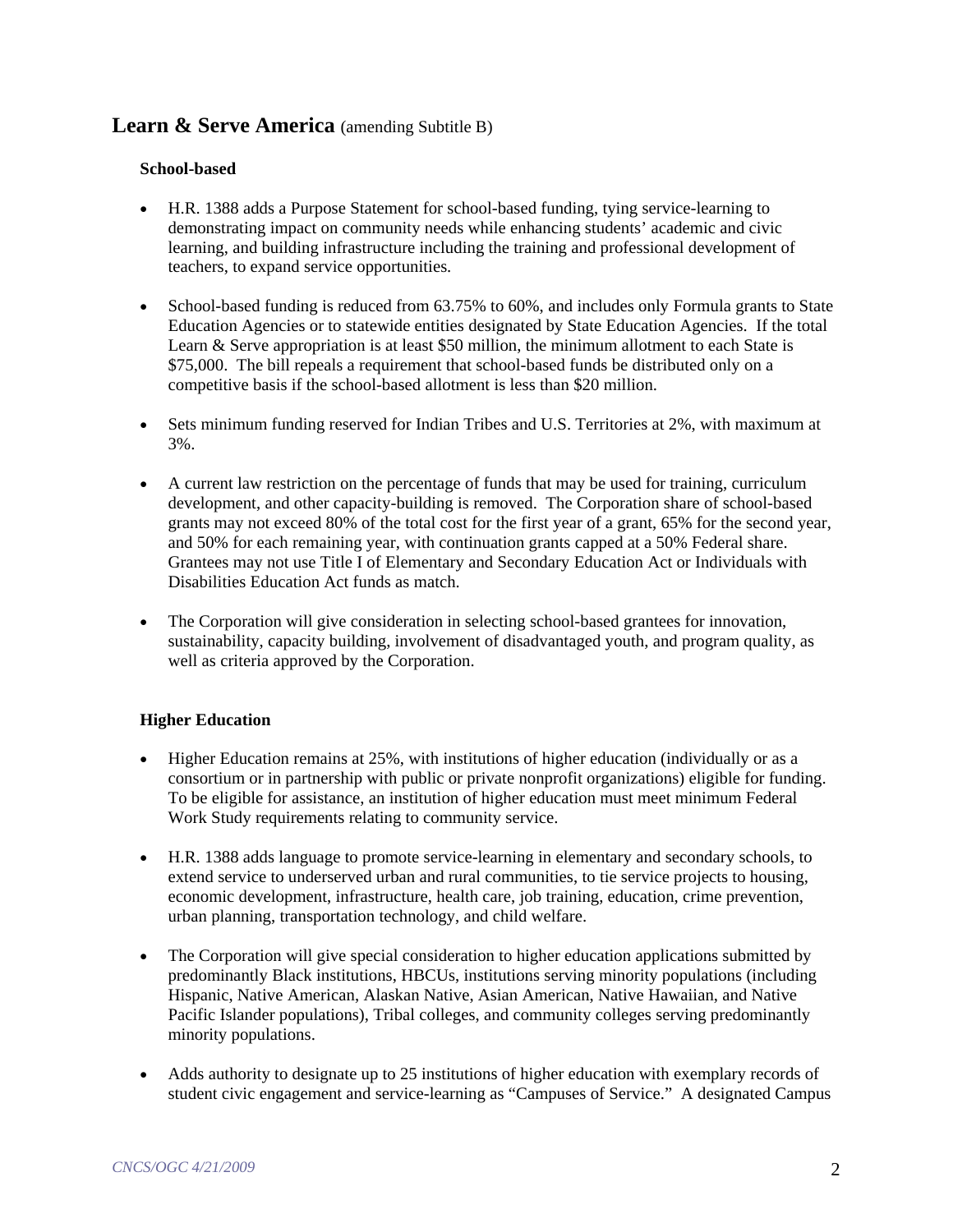of Service will be eligible for grant funds to encourage students to engage in service during school and in their future careers.

#### **New Part III – Innovative Service-Learning Programs and Research**

- Community-based funding is included the new Part III, at 15%, along with new funding authority, including grants and fixed amount grants, to integrate service-learning into science, technology, engineering, and mathematics (STEM) curricula, energy conservation, emergency and disaster preparedness, reducing the digital divide, high school student mentors of middle school youth, and research and evaluation. Eligible entities include State education agencies, State Commissions, Territories, Indian tribes, institutions of higher education, a public or private nonprofit organization, grant-making entities, public or private elementary or secondary schools, local education agencies, or a consortium of such entities (including a consortium that includes a for-profit organization). Priority will be given to programs that involve students, community stakeholders, and adult volunteers in program design and low-income rural or urban communities.
- Part III includes new authority for a summer of service program providing a \$500 summer of service education award (up to \$750 for disadvantaged youth) for rising 6-12 graders who complete 100 hours in an approved position.
- Part III includes new authority for a "semester of service" program under which high school students engage in service-learning for at least 70 hours in a semester to engage economicallydisadvantaged students.
- Authorizes within Part III a new "Youth Engagement Zones" grant program, under which the Corporation may make grants to eligible partnerships to carry out school-based or communitybased service-learning programs with secondary school students and out-of-school youth to address specific community challenges
- Authorizes a 10-year longitudinal study on the benefits/ impact of service-learning programs.

## **AmeriCorps State/National**

- Merges State Competitive and National Direct funding at a combined 62.7%. National Direct applicants must consult and coordinate with Commissions in States in which they propose to operate. State Formula allocation is 35.3% (up from 33.3%). Indian Tribes and U.S. Territories remain at 1% each. Codifies small state minimum in Formula at \$600,000, or 0.5% of the amount allocated for the State formula portfolio, whichever is greater. Permits States to apply for AmeriCorps formula funds before selecting sub-grantees.
- AmeriCorps State & National programs may be funded through one of five Service Corps Education Corps, Healthy Futures Corps, Clean Energy Corps, Veterans Corps, and Opportunity Corps – or as a National Service Program. Any AmeriCorps State & National program may use a variety of program models, including professional corps. Grant applicants must propose programs that will work to improve upon statutory or Corporation-approved performance indicators. Applications must include measurable goals on one or more performance indicators. Requires the Corporation to submit an annual report on AmeriCorps funding decisions and improvement on performance indicators. The Corporation is directed to establish priorities, on an annual basis, for funding competitive grants to programs in at least two of the five new Service Corps.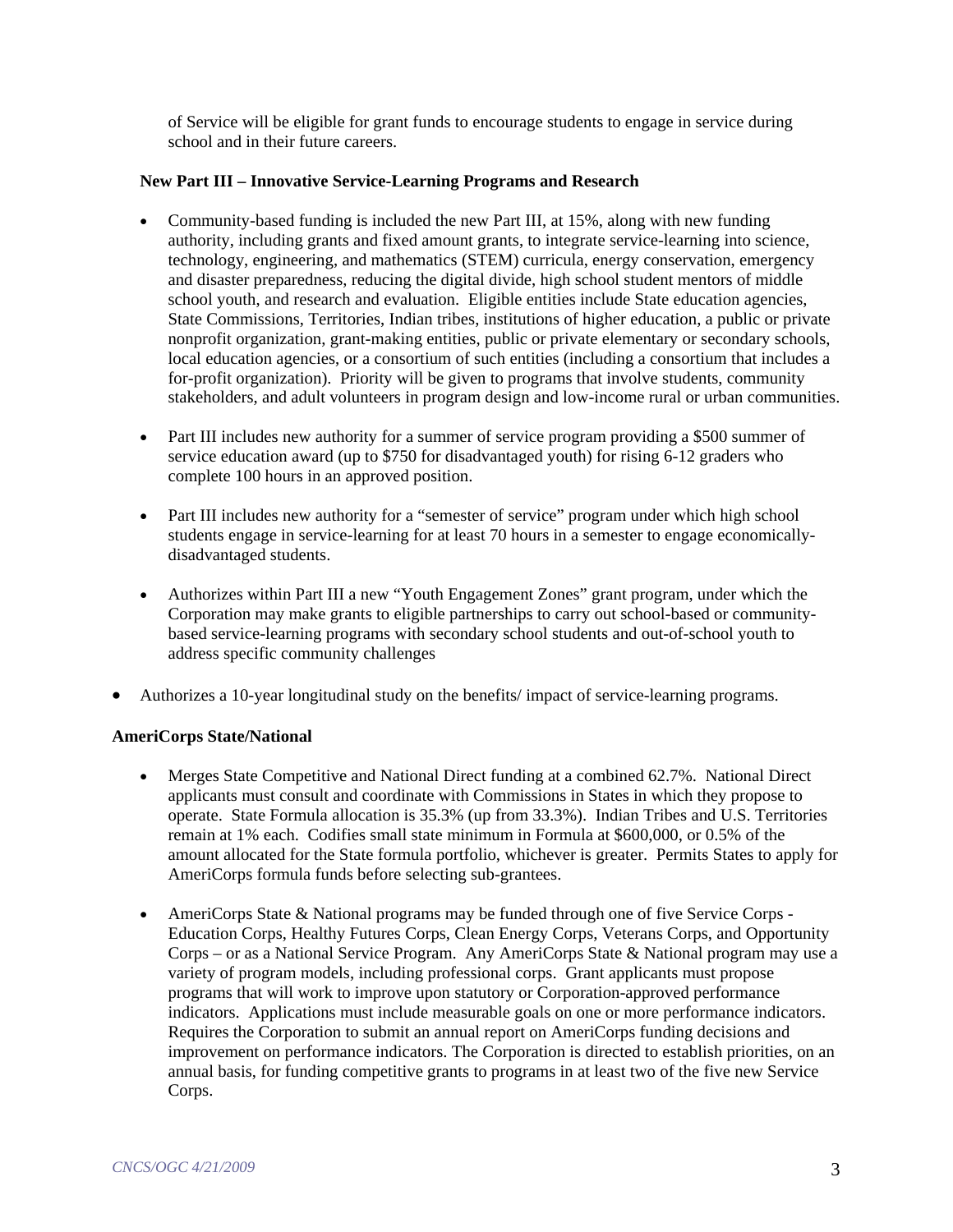- Expands list of illustrative AmeriCorps programs to include programs focusing on access to technology, disaster services, mentoring (including provision of supportive services to direct mentoring service organizations as part of a partnership), disadvantaged youth, higher education service-learning, re-engaging court-involved youth and adults, financial literacy education, building affordable housing, access to health care, access to State and Federal programs, e-Corps, job-training, job-placement, reducing crime, a musician and artist corps program, and foster care and mentoring.
- Authorizes fixed amount grants for national service programs if the amount is significantly less than the reasonable and necessary costs of administering the program. The grant will be made on the basis of a pre-determined amount and extent of service completed, rather than as reimbursement for actual costs incurred. The first year may only be phased in for full-time positions (excluding Education Award Programs, which already use fixed amount grants).
- Grantees (other than those receiving fixed-amount grants) must report on any non-Corporation Federal funds used to pay member living allowances. The Corporation uses this information for a report to Congress.
- Prohibits AmeriCorps grants to Federal agencies, but permits the Corporation to enter into agreements with other Federal agencies to support national service programs with the Corporation authorized to approve national service positions as part of an interagency agreement.
- Codifies cost per member service year ceiling for each grant at \$18,000, with waiver authority up to \$19,500 to meet compelling needs of program, such as disadvantaged youth, individuals with disabilities, and start-up. Ceiling to be adjusted for inflation in future years.
- Authorizes Corporation to support nonprofit organizations and public agencies in responding to disasters through FEMA mission assignments.
- Permits use of subtitle C funds to make Education Awards Only Program fixed amount grants of no more than \$800 per member, with authority to increase to \$1,000 per member for programs serving at least 50% disadvantaged youth. This codifies authority given in recent appropriations statutes.
- Permits Professional Corps programs to apply through AmeriCorps State Formula and Competitive as well as National Direct (under current law, professional corps programs that pay a living allowance greater than the maximum for non-professional corps programs may apply only through State Competitive and National Direct).
- High school diploma required for AmeriCorps members serving as tutors, with standards set for curriculum and training.
- Directs the Corporation to ensure equitable treatment of grantees that are urban, rural, States, national nonprofit organizations, and those that are diverse in terms of program size, as reflected in the number of members.
- Removes priority in grantmaking for programs carried out by another agency.
- Eliminates requirement that a full-time term of service be at least 9 months. Allows an individual to receive Corporation-funded support for more than two terms of AmeriCorps service. Codifies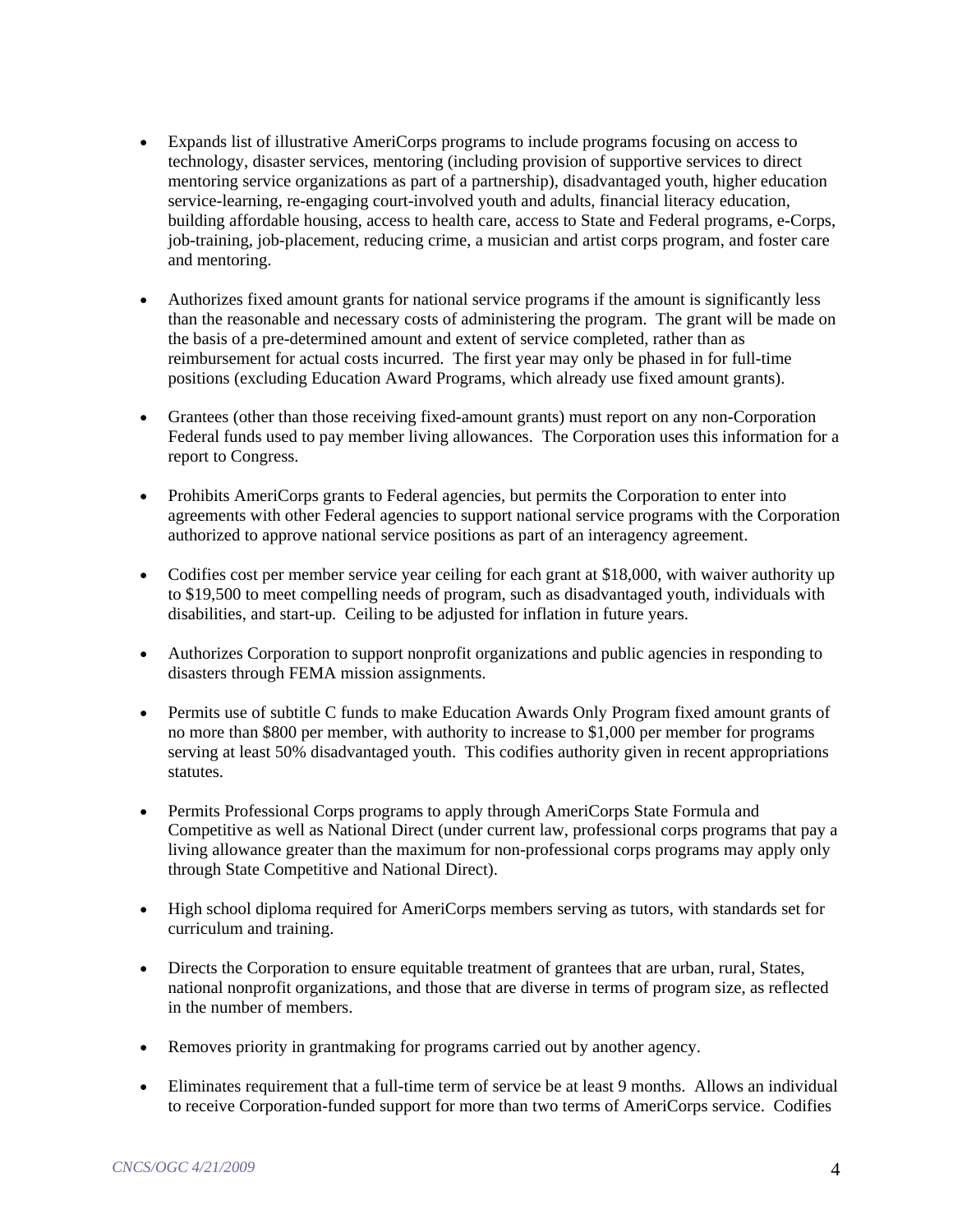current policy of limiting the length of a part-time term of service to 2 years.

- Compelling personal circumstances for early release of AmeriCorps member to be determined by the grantee.
- Provides for adjustment of living allowance for members who also participate in Federal Work Study.
- Expands list of activities prohibited member activities to codify long-standing regulations at 45 CFR 2520.65, and adds abortion services or referrals to the list.
- Disqualifies from receiving subtitle C assistance any organization that has been convicted of a Federal crime.
- Directs the Corporation to make an effort to allocate not less than 10% of AmeriCorps State and National funds and approved national service positions to organizations proposing to involve a significant number of participants age 55 and older.

#### **Disaster Response**

- Authorizes 90-day extension of terms for AmeriCorps members to respond to disasters.
- Authorizes support to nonprofit organizations and public agencies, through FEMA mission assignments, in responding to disasters.
- Authorizes a National Service Reserve Corps consisting of former national service participants and veterans who volunteer to undergo annual training and be deployed, in consultation with FEMA, to major disaster or emergency sites to provide disaster preparedness, relief, or recovery.
- Priority for Disaster Relief: Priority for funding shall be given to areas affected by Presidentiallydeclared major disasters.

#### **State Commissions**

- For administrative grants to support each State Commission's operations, increases required minimum from \$125,000 to \$250,000. Maximum increased from \$750,000 to up to \$1,000,000.
- Retains current law \$1 for \$1 non-Federal match requirement for Commission administrative grants, with new authority to permit a State that demonstrates hardship or a new State Commission to match as follows: 0-\$100K: 0%; \$100-\$250K: 50%; and above \$250K: 100%.
- Eligibility for AmeriCorps and Learn & Serve grants is contingent upon a State submitting to the Corporation a comprehensive plan that addresses service by members of the Baby Boom generation and older adults.
- Specifies that State Plan is subject to approval of Governor. Adds requirement that the Plan must include measurable outcomes. Authorizes State Plan to serve as basis for considering waivers of administrative (non-statutory) requirements a State identifies as impeding efficiency of service programs. Requires consultation with counties and municipal governments.
- Adds representative of volunteer sector to list of required Commission members.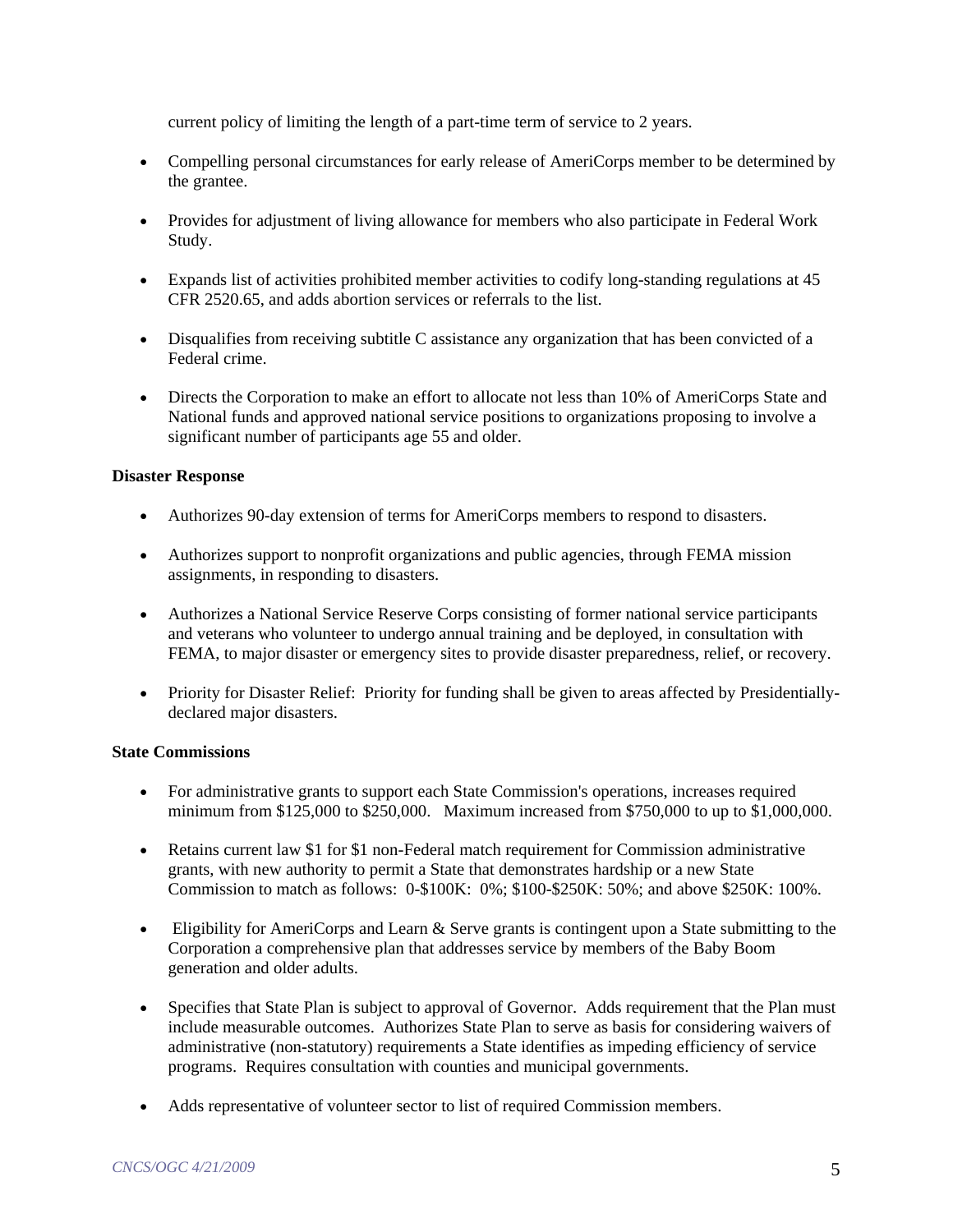### **Challenge and Disability Grants**

- Authorizes use of non-private, non-Federal funds for match for Challenge grants at discretion of CEO. Match requirement increases after first grant period.
- Expands both authorities to all national service grant programs (current law limits to AmeriCorps State/National).
- Reserves disability outreach and placement funds from 2% of program funding (not total of C, D, H, and evaluation as under current law), with a maximum of \$20 million (increase from 1%, \$10M cap under current law). Corporation may reallocate unused funds.

## **National Service Trust**

- Increases the amount of the Segal AmeriCorps Education Award by tying its value to the maximum Pell Grant (currently \$5350, but set to increase over time).
- Excludes Veterans' education benefits from being considered in determining the amount of an education award that may be disbursed.
- Allows an individual to receive up to the value of two full-time education awards (current law caps at first two awards, regardless of amount).
- Authorizes \$500 summer of service education awards for rising  $6-12<sup>th</sup>$  graders based on 100 hours of service (\$750 for economically disadvantaged students). Sets maximum of two summer of service education awards, neither of which affects an individual's eligibility for Segal AmeriCorps Education Award. Summer of service education award may be used for same uses as Segal AmeriCorps Education Award, within 10 years of earning the award.
- Authorizes \$1,000 Silver Scholar education awards, based on 350 hours of service, for individuals age 55 and older.
- In addition to currently authorized uses, allows education award to be used (1) at educational institutions eligible for GI Bill educational benefits; (2) to repay loans made by State agencies and other lenders considered eligible under the Higher Education Act (codifying long-standing appropriations authority) or otherwise approved by the Corporation; and (3) for education expenses at a Title IV institution outside definition of "cost of attendance" (such as elder hostel).
- Transfer of education award earned in Subtitle C position or as a Silver Scholar is permitted for individuals 55 or older to the individual's child or grandchild who meets the citizenship eligibility requirements for AmeriCorps and attains a high school degree before using. Recipient must use the education award within 10 years of its being earned.
- Re-codifies the Strengthen AmeriCorps Program Act (timing and recording of Trust obligations).
- Funds recovered in connection with improperly certified education awards may be returned to the National Service Trust.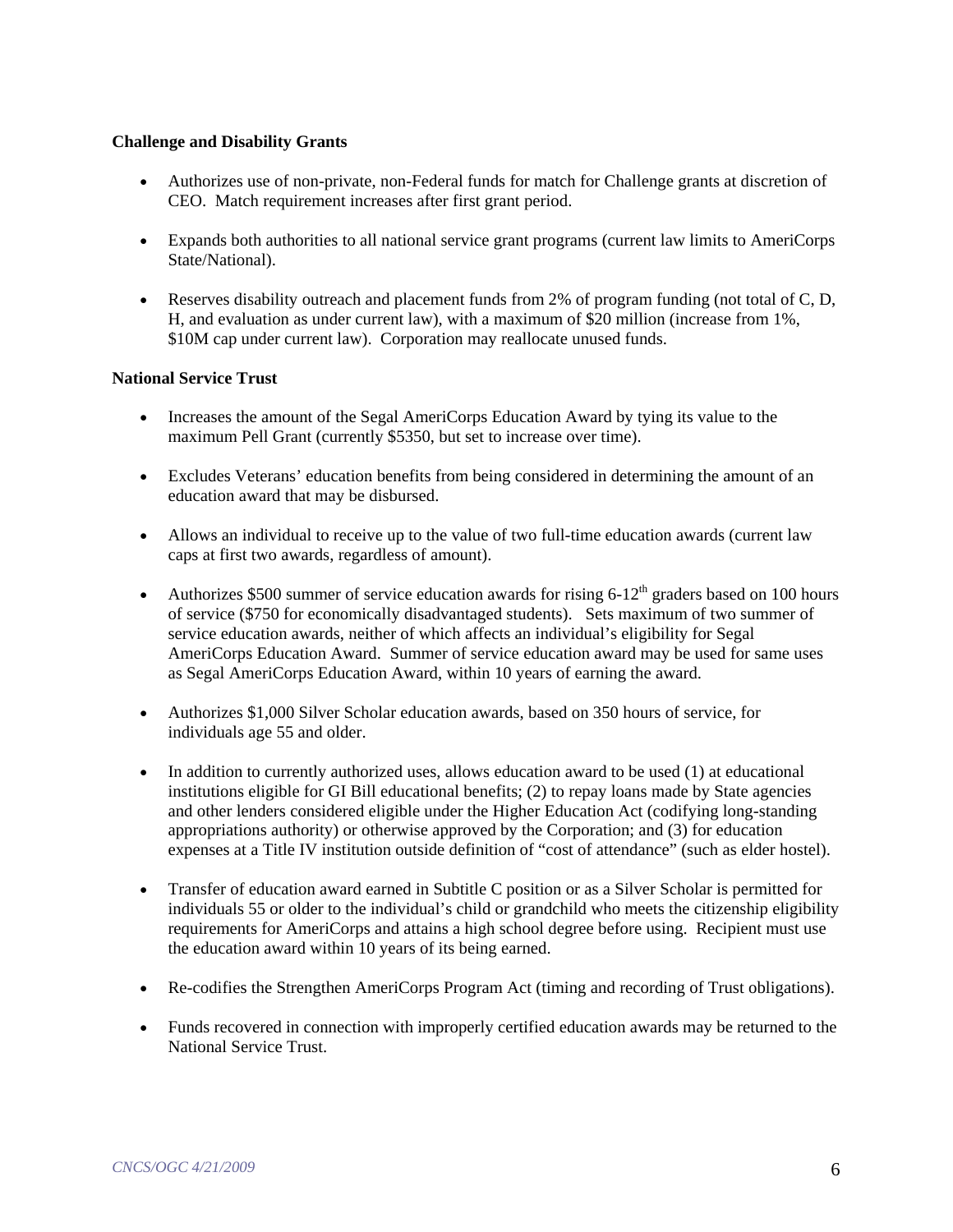#### **National Civilian Community Corps**

- Strikes reference to "demonstration" in NCCC Purpose Statement and focuses on disaster relief along with infrastructure development, environment, energy conservation, and urban and rural development.
- Provides authority for non-residential program activities (current law limits NCCC to residential activities).
- Strengthens focus on recruiting disadvantaged youth as participants. For NCCC summer program, to the extent practicable, at least 50% of participants must be from economically and ethnically diverse backgrounds, including youth in foster care.
- Increases minimum member age to 18 (retains upper limit of 24).
- Directs NCCC to consult with State Commissions in developing projects.
- Authorizes team leaders with prior supervisory experience with living allowances not to exceed 10% more than the cap on regular Corps member living allowances.
- Adds requirement that campuses be cost-effective and directs the Corporation to complete a feasibility study before locating a campus on a military installation. Also directs that placement of campuses ensure ability for rapid deployment to emergencies in the region in which the campus is located.
- Adds FEMA Administrator, Secretary of Transportation, Chief of U.S. Forest Service, and EPA Administrator to NCCC Advisory Board and focuses Board on coordinating Corps members as first responders to disasters and mobilizing volunteers.
- Directs that consideration for appointment to NCCC supervisor and training instructor positions be given to former law enforcement, fire, rescue, and emergency personnel, and other individuals with backgrounds in disaster preparedness, relief, and recovery.
- Requires periodic evaluations of NCCC programs.

#### **AmeriCorps VISTA**

- In VISTA purpose statement, adds emphasis on long-term sustainability of projects and strengthening local agencies and community organizations.
- Includes additional programming models: prisoner re-entry; financial skills for low-income communities, before- and after-school programming, micro-enterprises, veterans, childhood obesity and other health issues.
- Adds priority in recruitment for disadvantaged youth.
- Provides for Family and Medical Leave Act coverage for VISTA members in line with current law coverage for State/National members.
- Eliminates Governor 45-day project approval process.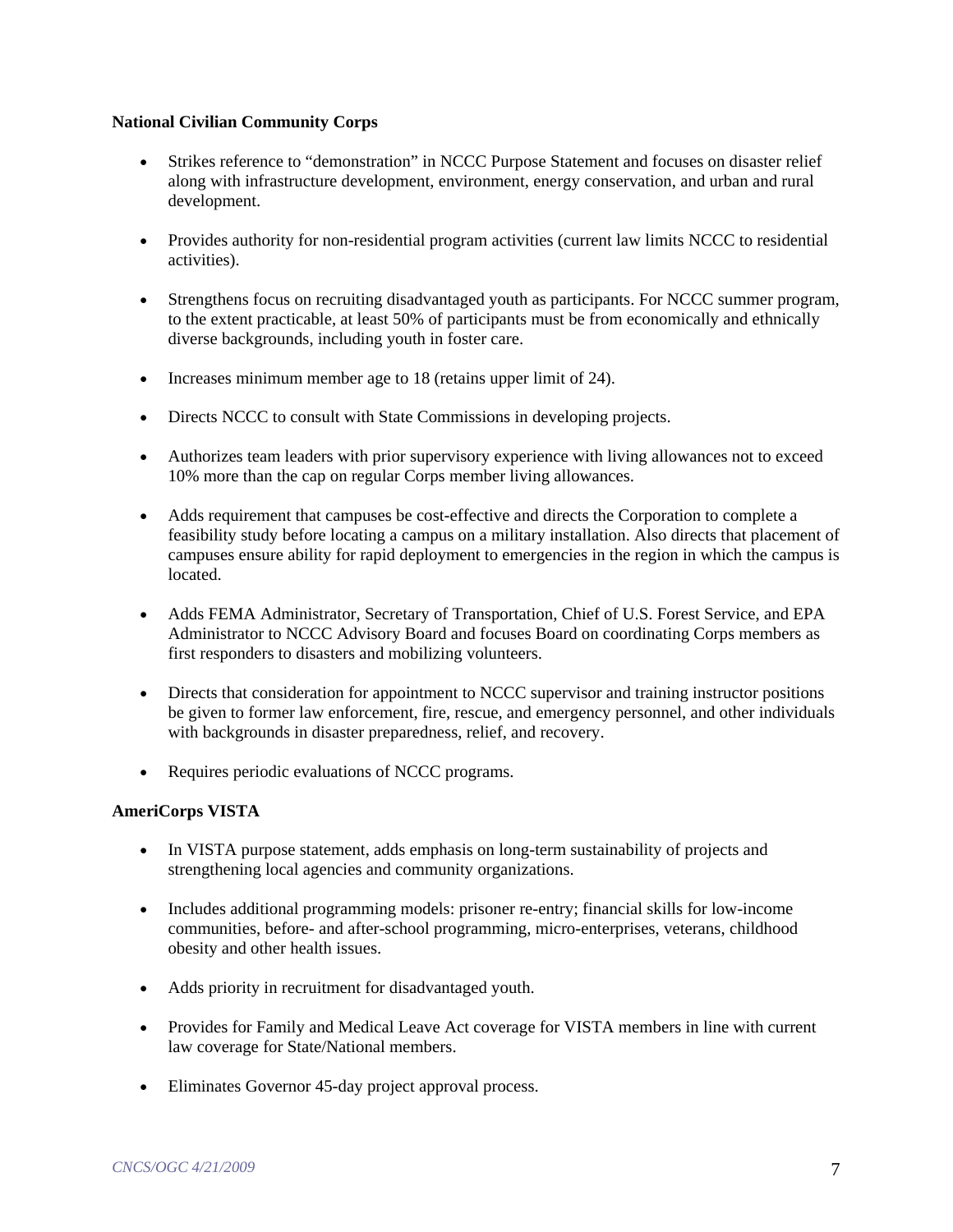- For those VISTA members who opt for a post-service cash stipend in lieu of an education award, increases the amount (which accrues on a monthly basis) from current law range of \$100-\$125 to range of \$125-150, with up to \$250 for leaders.
- Drops requirement that the Corporation undertake recruitment of VISTA members and requirement to maintain a separate office for VISTA placement.
- Repeals VISTA Literacy Corps, VISTA Challenge Grants, and University Year for VISTA.

## **Senior Corps**

- Codifies "National Senior Service Corps" as program name.
- The purpose for all three Senior Corps programs is to provide opportunities for senior service to meet unmet needs, to empower people 55 years and older to contribute to their communities through service, enhancing the lives of those who serve and those whom they serve, and provide communities with valuable services. More specifically:
	- o SCP purpose is to provide opportunities for older volunteers to provide critical support service and companionship to adults at risk of institutionalization and who are struggling to maintain a dignified independent life.
	- o RSVP purpose is to provide opportunities for older volunteers to share their knowledge, experiences, and skills for the betterment of their communities and themselves.
	- o FGP purpose is to provide opportunities for older volunteers to have a positive impact on the lives of children in need.
- Lowers minimum age from 60 to 55 for Foster Grandparents and Senior Companions in line with current law RSVP volunteers.
- Federal share of hourly stipend may not exceed \$3 (increase over \$2.65).
- Individuals up to 200% of poverty may be eligible for hourly stipend (increase from 125%).
- FGP authorized to serve children "having special or exceptional needs or with conditions or circumstances identified as limiting their academic, social, or economic development." (Previously, FGP only authorized to serve children "having special or exceptional needs").
- For RSVP, institutes competition beginning fiscal year 2013, provided that service areas maintain level volunteer service years, program distribution remains similar, and disruption of volunteers is minimized. Competition selections must incorporate performance measures, outcomes, and other criteria established in regulation by the Corporation. Implementation of this evaluation process may result in non-renewal of under-performing grantees prior to 2013. The Corporation must provide online resources for the RSVP program, including examples of highperforming programs, corrective actions for under-performing programs, and examples of meaningful outcome-based performance measures.
- Directs the Corporation to carry out DVSA in accordance with the DVSA and the relevant provisions of the NCSA, particularly section 122 (AmeriCorps grants) and subtitle F of title I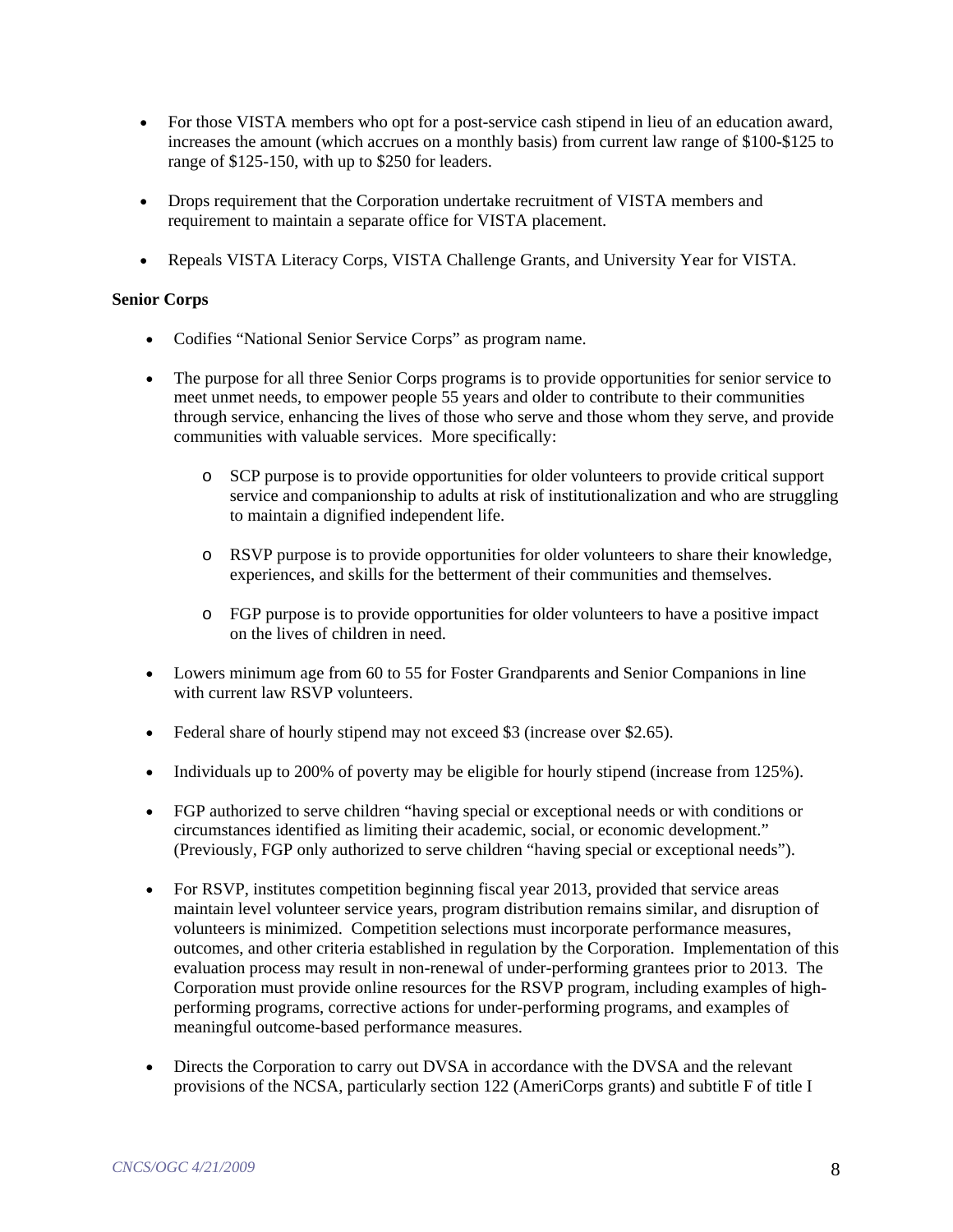(administrative provisions).

- At least 25% of grants under Programs of National Significance must be to organizations currently not receiving Corporation assistance and when possible in locations where no Senior Corps projects operate. Adds to list of PNS: respite care, mentoring disadvantaged youth, before- and after-school programs serving low-income children, clean energy activities, and prisoner reentry. Removes from list of PNS: boarder babies, child care, environmental needs, outreach to labor unions and other national organizations, criminal justice, and augmenting State human service agency work.
- Permits sponsors to accept donations, except from beneficiaries.

## **Subtitle H Innovation**

- Authorizes a Social Innovation Funds pilot program, \$1-10M grants to expand effective initiatives and provide seed funding for experimental initiatives and to leverage Federal investments to increase private and philanthropic resources in support of evidence-based programming.
- Authorizes a Volunteer Generation Fund to award grants to states and nonprofits to recruit, manage, and support volunteers and strengthen the nation's volunteer infrastructure. Of the funds allocated, 50% to be provided as formula grants to States, and 50% to be allotted on a competitive basis to State Commissions and nonprofits. 20% match required in first year, increasing to 50% for year 4 and thereafter.
- Retains authority for conferences, youth leadership, service-learning, summer programs, Martin Luther King, Jr., Day of Service, Global Youth Service Day, and emergent needs.
- Drops several provisions including authority to use funds for training and technical assistance, outreach, fellowships, intergenerational programming, and planning.
- Directs the Corporation to conduct a nationwide Call to Service campaign.
- Authorizes the Corporation to organize and carry out ceremonies and activities in conjunction with a September  $11<sup>th</sup>$  Day of Service, with authority to make grants in furtherance of related service, charity, and remembrance opportunities.
- Adds authority within subtitle H to provide support via one-time grants (including fixed amount grants) of up to 4 years -- to innovative and model programs.
- Adds authority within subtitle H to disseminate information through clearinghouses on servicelearning needs assessments, planning, research, evaluation, leadership training, communication, curriculum, accessibility to individuals with disabilities, and best practices.
- Authorizes a Silver Scholarship program providing a \$1,000 education award to an individual aged 55 or older who performs at least 350 hours of service.
- Authorizes a Serve America Fellowship program to support individuals selected by State Commissions who serve with sponsors registered with the Commission. Fellows will receive a living allowance and, upon, successful completion of a term of service, an education award.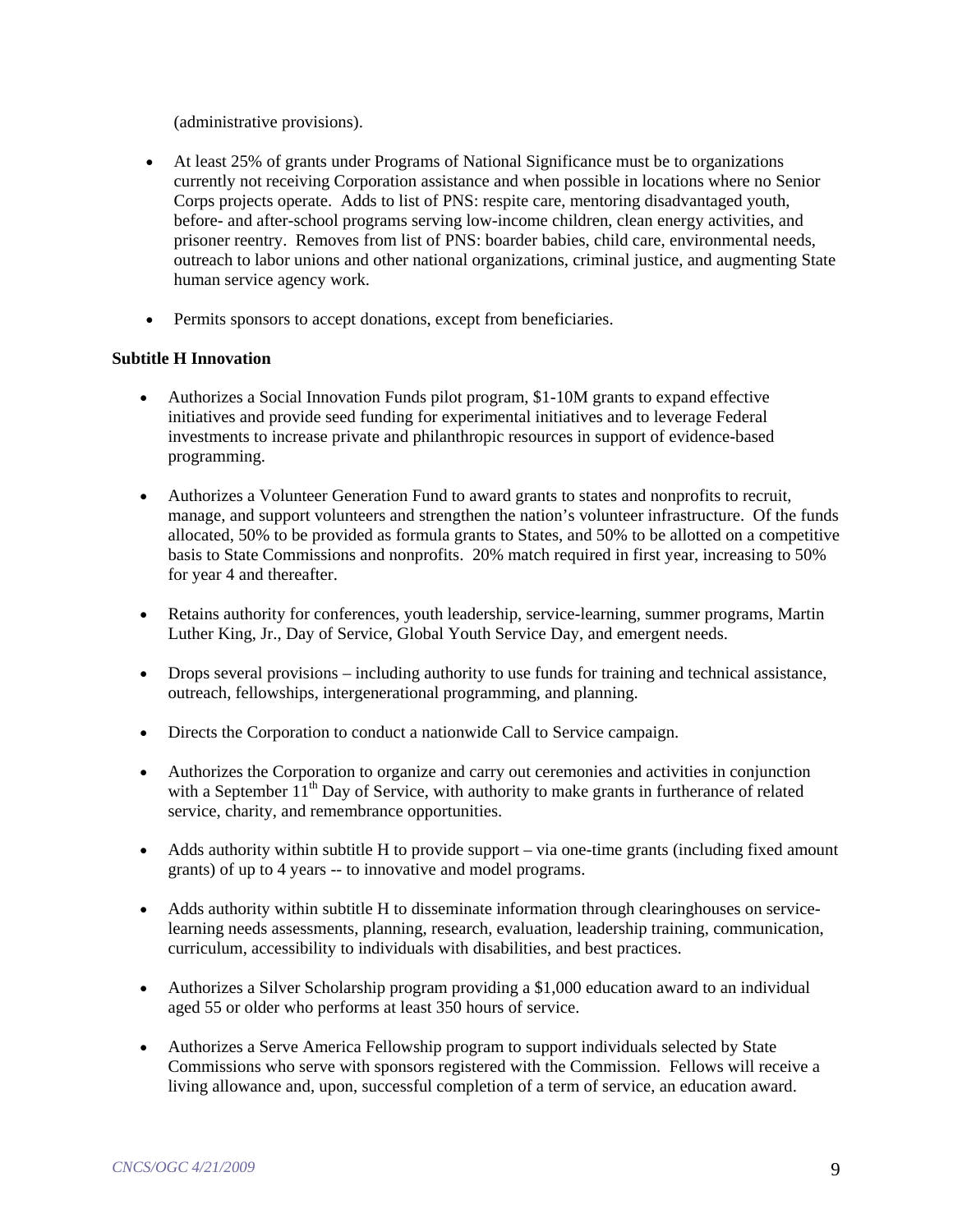- Authorizes a new Encore Fellowship program to allow Corporation-selected individuals aged 55 or older to serve at organizations on a Corporation-maintained list, supported by \$11K grants (under a \$1 for \$1 match) to the organization for Fellow living expenses. 75% non-Federal match required for the first year, 50% non-Federal match required in subsequent years.
- Authorizes a Nonprofit Capacity Building Program to make grants of at least \$200,000 to intermediary organizations to support the provision of organizational development assistance – including training on best practices, financial planning, grantwriting, and compliance with applicable tax laws – to small and mid-size nonprofit organizations, particularly those facing resource hardship challenges. Federal share not to exceed 50%.
- Repeals several authorities (clearinghouse, military installation conversion, and Yukon-Kuskokwim Delta of Alaska demo).

#### **Training and Technical Assistance (new Subtitle J)**

- Eliminates current law references to funding training and technical assistance in NCSA subtitle C and H, and DVSA, and authorizes a new subtitle J for Training and Technical Assistance for programs under the national service laws.
- Priority for training and technical assistance to be given to programs where services are needed most, where programs don't exist or don't meet community needs, in underserved rural or urban communities, and programs developing a service component that combines students, out-ofschool youth, and older adults as participants.
- The Corporation shall reserve up to 2.5% of program funds to fund dissemination of servicelearning research and best practices, Civic Health Assessment, and for training and technical assistance, with \$1M for the Civic Health Assessment.

#### **Administrative Provisions**

- Prohibits displacement of volunteers (in addition to current law prohibition of displacement of employees), codifying 2005 AmeriCorps rulemaking.
- Adds requirement for national service programs to consult with parents in developing and operating programs that serve children; requires written permission from parents before transporting minor children.
- Focuses national evaluation activities on performance measures, with more service delivery evaluation focus on effective use of participants' time and cost-effectiveness. In addition to funds appropriated under evaluation section 179, authorizes Corporation to reserve up to one percent of total program funds to support program accountability activities.
- Directs the Corporation to conduct evaluations and submit reports covering progress on achieving 50 percent AmeriCorps member full-time goal, progress in consolidating application and reporting requirements, and veterans' involvement in national service programs.
- Directs the Corporation to (1) establish, in consultation with grantees, performance measures for each program, (2) require corrective plans for those not meeting goals, and (3) reduce or terminate assistance if correction is not made. New grantees must receive training and technical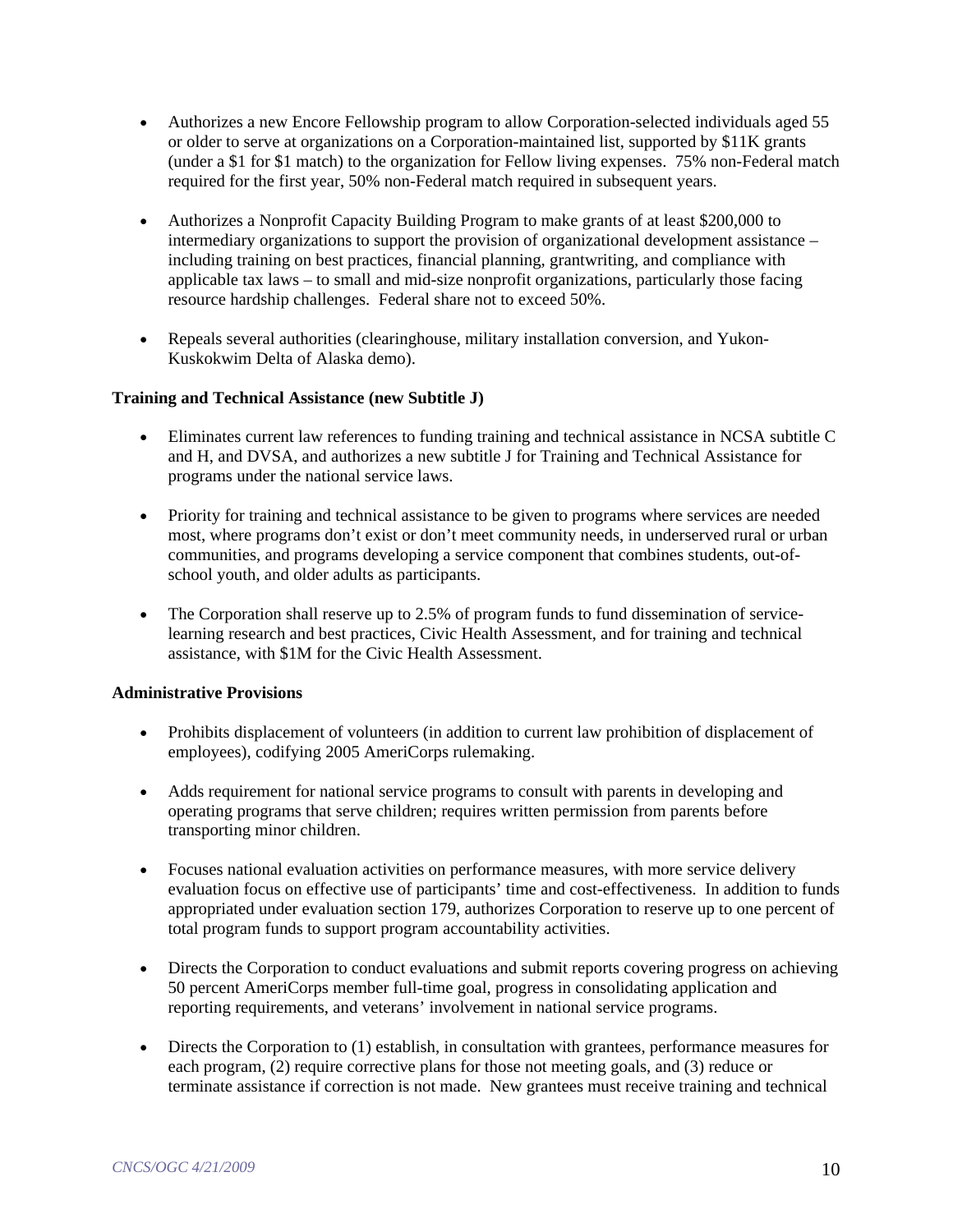assistance relating to performance problems. Annual reports are required, beginning two years after enactment.

- Authorizes the Corporation, in collaboration with Commissions and in consultation with grantees, to set sustainability goals relating to grantees' acquiring and leveraging non-Federal funds.
- Specifies that, unless otherwise provided, Corporation grants are up to 3 years.
- Directs the Corporation to consider the extent to which a grant applicant will increase the involvement of volunteers in meeting community needs, while also considering the applicant's mission.
- All Board of Directors terms five years (current law reflects initial staggered terms of varying lengths). Permits Board members to serve for one year beyond expiration of term while awaiting successor.
- Provides that Board has overall policy responsibility, retains current law operational authorities, and adds authority to review agency's annual budget submission and to review the CEO performance and recommend to the President whether to retain or remove the CEO.
- Increases CEO salary 3 percent to match the Inspector General salary increase in the Inspector General Act amendments of 2008.
- Changes the Chief Financial Officer's position from a Presidentially-appointed, Senate-confirmed position to a position appointed by the CEO.
- Permits cost-share agreements under which other Federal agencies support national service programs.
- Directs CEO to collaborate with State Commissions in preparing the agency's strategic plan. Directs CEO to include, as part of the strategic plan submitted to the Board of Directors for approval, a plan for achieving 50 percent full time AmeriCorps members (including S/N, NCCC, and VISTA). CEO to submit annual report to the Board and Congress on actions taken to achieve the 50% full-time goal.
- Authorizes CEO to use peer reviewers in evaluating applications for assistance under title I of the NCSA (including L&S, AmeriCorps, and Subtitle H grants).
- Authorizes personal services contracts for research, evaluation, and public awareness functions.
- Directs CEO to engage in outreach activities to bolster the public awareness of national service opportunities, including engaging AmeriCorps alumni organizations and a reserve corps of former national service participants trained in disaster response.
- Authorizes CEO after consulting with stakeholders to assign to State Commissions specific programmatic functions to increase efficiency in the operation or oversight of national service programs, with report to Congress within 2 years on consultative process and any actions taken.
- Authorizes a study to evaluate feasibility of electronic verification of AmeriCorps member citizenship status, and a pilot program based on the findings.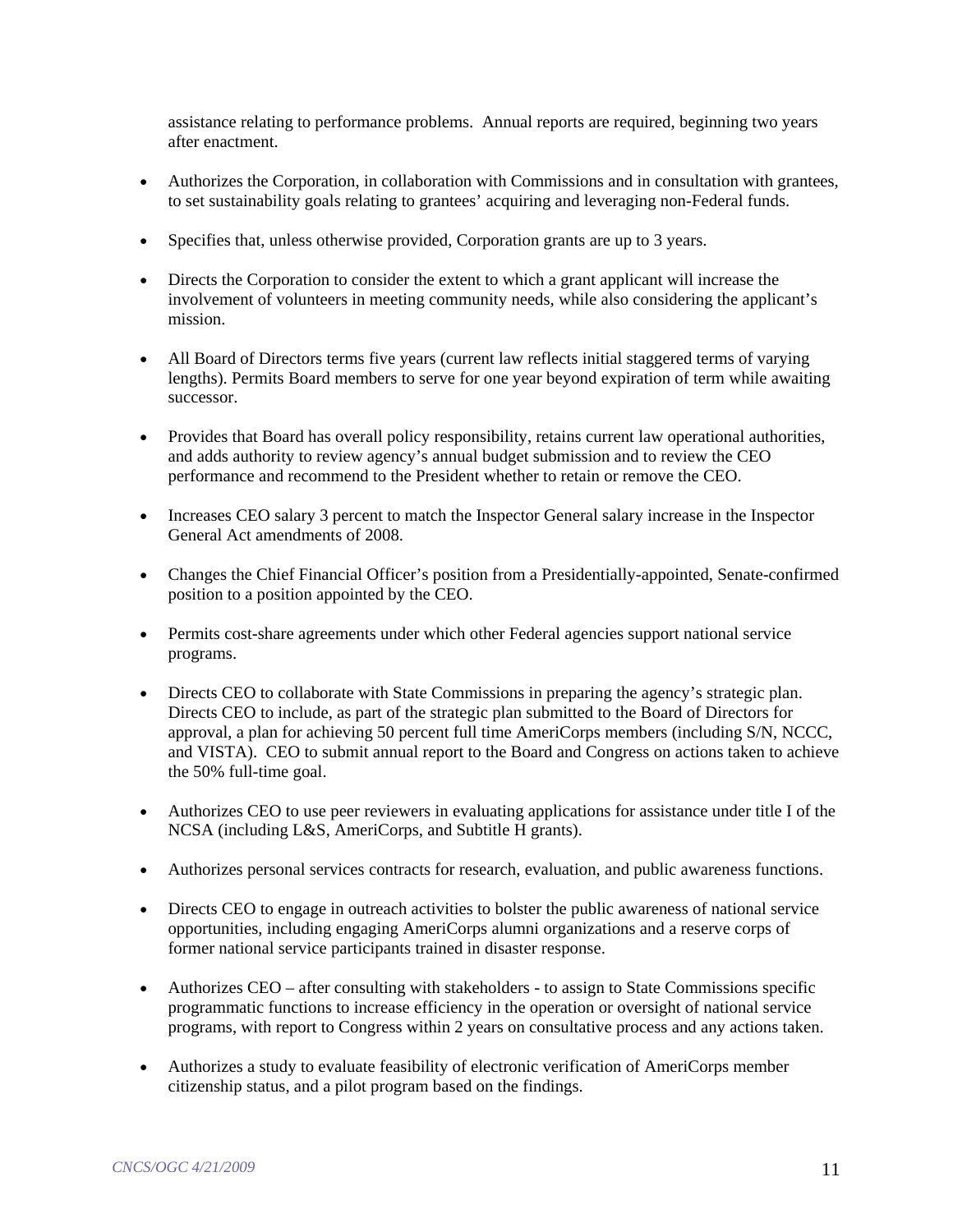- Directs the Corporation to conduct a study on how national service programs could better serve displaced workers, with a report due to Congress one year after enactment, and a pilot program based on the findings.
- Directs the Corporation to study and submit a plan on how best to establish a Volunteer Management Corps under which individuals with experience as managers would participate.
- The Corporation to establish requirements for Corporation grantees to promote citizenship and civic engagement, consistent with U.S. Citizenship and Immigration Services citizenship programs, for AmeriCorps members and Summer of Service participants.
- Requires criminal history checks for any individual who receives a Corporation grant-funded living allowance, stipend, education award, or salary. Disqualifies any registered sex offender or individual convicted of murder from receiving an education award. Requires, within 2 years after the bill's enactment, an FBI fingerprint check for those individuals with access to vulnerable populations, except for programs for whom such checks would be prohibitively expensive, programs not authorized to conduct FBI checks, and for individuals whose access to vulnerable populations is episodic or less than 1 day. Directs the Attorney General to conduct a feasibility study on the efficiency and effectiveness of criminal history checks to examine, among other things, the availability, accessibility, and cost of the checks.
- Prohibits use of grant funds for the sole purpose of referring individuals for other Federal assistance.
- Authorizes suspension of funding for emergency situations for one or more 30 day periods not to exceed 90 days.
- Prohibits the use of funds to endorse, approve, or sanction any elementary or secondary school curriculum, and funding may not be conditioned on a State having its academic standards approved by the Federal government.
- Authorizes the Corporation to consolidate or modify application procedures and reporting requirements for national service grant recipients.
- Makes explicit that the Corporation may accept donated services from organizations or employed individuals.
- Prohibits match requirements for any program in a severely economically distressed community.
- Directs the Corporation, in partnership with the National Conference on Citizenship, and with technical advice from the Census Bureau and the Bureau of Labor Statistics, to conduct a Civic Health Assessment, including collecting civic health data (e.g., volunteering, voting, and charitable giving rates), conducting related analyses, and reporting the data and analyses, in order to evaluate and compare the civic health of communities.
- For member grievances, specifies that remedies include the applicant's selection or reinstatement and other changes in the terms and conditions of service.
- Directs each Federal agency to report to the Corporation on employee volunteer activities at schools, with the Corporation providing a compilation to Congressional committees.